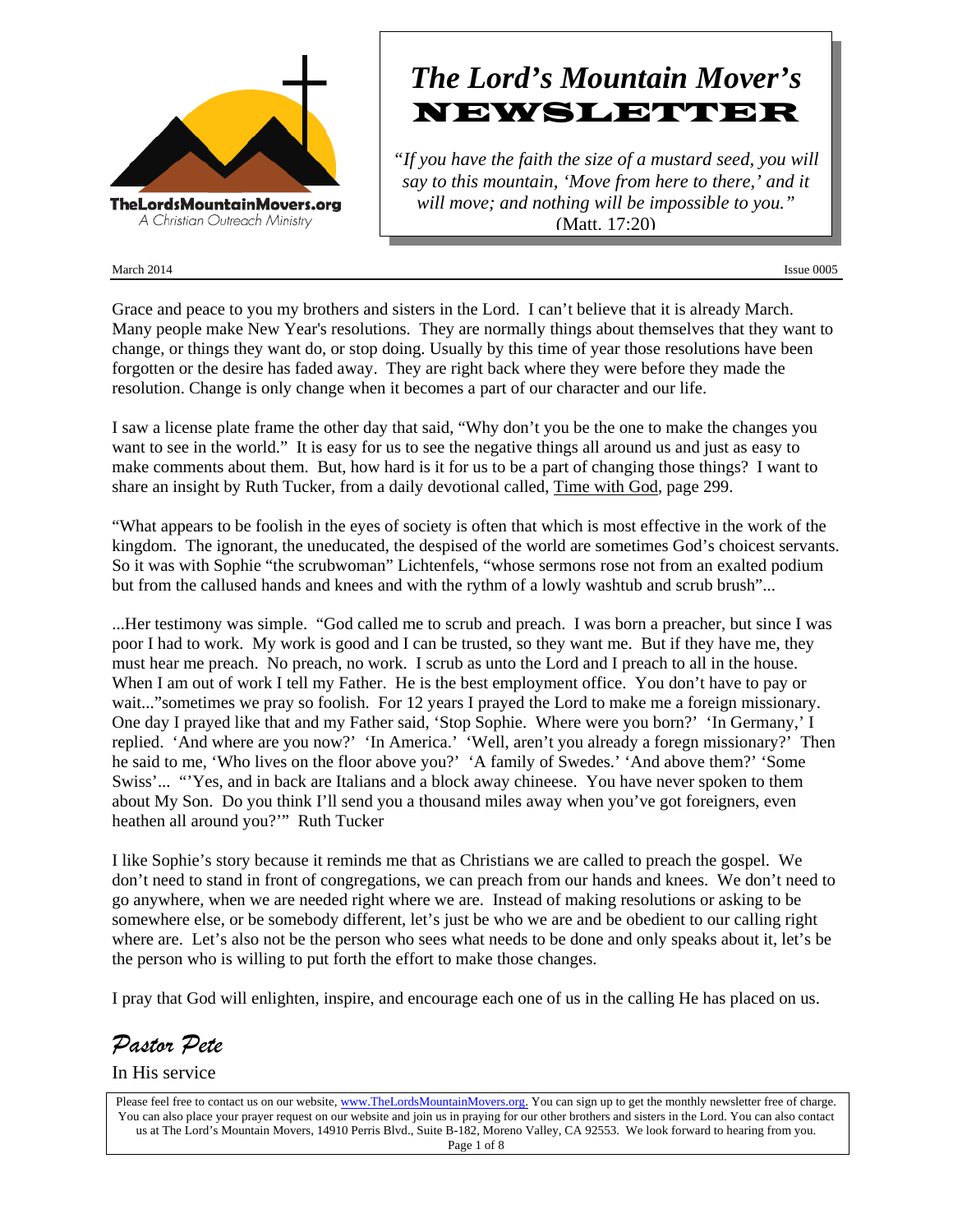

## THE WORD IN MOTION message

## **The Day the Church got Started (Part 2 of 2)**

Last month we began looking into the beginning of the church as recorded in Acts 2:37-41. Let's continue on together in exploring, "The Day the Church got Started."

*<sup>37</sup>Now when they heard this, they were pierced to the heart, and said to Peter and the rest of the apostles, "Brethren, what shall we do?"<sup>38</sup>Peter said to them, "Repent, and each of you be baptized in the name of Jesus Christ for the forgiveness of your sins; and you will receive the gift of the Holy Spirit. <sup>39</sup>For the promise is for you and your children and for all who are far off, as many as the Lord our God will call to Himself." <sup>40</sup>And with many other words he solemnly testified and kept on exhorting them, saying, "Be saved from this perverse generation!" <sup>41</sup>So then, those who had received his word were baptized; and that day there were added about three thousand souls.* (Acts 2:37-41)

In the first part of verse 39, Peter tells his listeners that the gospel message is not just for those who were there that day and witnessed those events, but that this promise was also for those who would come after them for generations. "*For the promise is for you and your children and for all who are far off."* This is important information, especially for us today. The beginning was not the end. What happened that day was only the beginning of the church, it would, and continues to grow and multiply until God will close that door just like He closed the door of Noah's Ark. In Romans 11:25, the Apostle Paul even speaks of a time when the exact number of gentiles will be reached, concluding their entrance into the church, *" For I do not want you, brethren, to be uninformed of this mystery—so that you will not be wise in your own estimation—that a partial hardening has happened to Israel until the fullness of the Gentiles has come in.*" So, just as Peter began with the preaching of the gospel message it should continue to be preached today, just as it was then.

In the last part of this verse we find a statement that unfortunately causes controversy through misunderstanding, *"as many as the Lord our God will call to Himself."* Without going into great detail I will just say that the Bible is very clear as to who does the saving of man, that "who" is God, through Jesus Christ. In John 14:6, Jesus said, *"I am the way, the truth, and the life, no one comes to the Father but through Me*.*"* and in John 6:44, Jesus says, *"No one can come to Me unless the Father who sent Me draws him.*" As we saw from last months study on this passage, we see the Father, the Son, and the Holy Spirit working the salvation of man. The real church, i.e. the body of Christ, is not an open house for anyone to enter, any way they want. They must enter through the door, and that door is Jesus Christ (John 10:7, 9). God created the church; establishes the church, builds the church, and one day will come for His church.

In verse 40 we find this statement, "*And with many other words he solemnly testified and kept on exhorting them, saying, 'Be saved from this perverse generation!'"* For me, this is an encouragement to keep on preaching the gospel and not give up. We keep on testifying regardless of the outcome. We need to remember the Apostle Paul's exhortation in 1 Corinthians 3:6-7, *"I planted and Apollos watered, but God was causing the growth. So then neither the one who plants nor the one who waters is anything, but God who causes the growth."* Preaching the gospel can become discouraging, and create despondency when we set up expectations and forget that it is not our preaching, or our desires, that brings people to the saving knowledge of Christ, it is God's job to do that.

Please feel free to contact us on our website, www.TheLordsMountainMovers.org. You can sign up to get the monthly newsletter free of charge. You can also place your prayer request on our website and join us in praying for our other brothers and sisters in the Lord. You can also contact us at The Lord's Mountain Movers, 14910 Perris Blvd., Suite B-182, Moreno Valley, CA 92553. We look forward to hearing from you. Page 2 of 8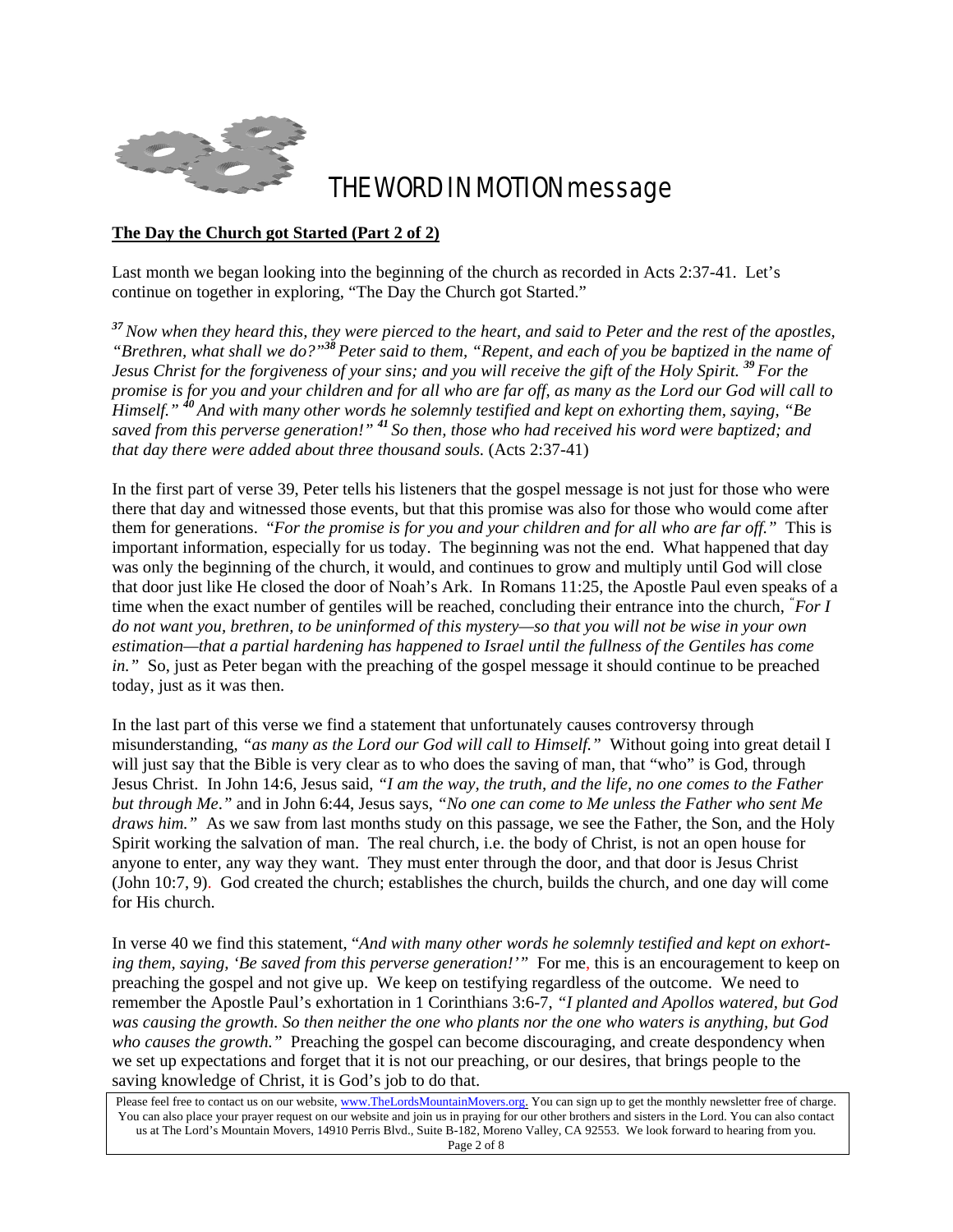The last verse in this passage reads, "*So then, those who had received his word were baptized; and that day there were added about three thousand souls."* Notice that this verse does not say that everyone who heard the word was baptized and added to the church, it was only those who had received the word. Remember, that in part one of this study we noted what Paul had said in his first letter to the Corinthians that the gospel message is foolishness to those who are perishing. It is only those whose ears have been opened and hearts prepared beforehand that receive the gospel message and the salvation that follows. The Apostle John wrote in his gospel, *"But as many as received Him, to them He gave the right to become children of God, even to those who believe in His name.*" (John 1:12) When it comes to salvation a person cannot take what is not his, he must receive what is freely given to him from above.

What an eventful day, three thousand souls added to God's church and yet it was only the beginning. The book of Acts continues on with the birthing of the church as God had planned it. If you think that you cannot make a difference in God's Kingdom, that you cannot do something to further God's plan for His church. Then you should take note that this started with the preaching of one person. One person who was obedient to the calling we have all received, and that is to preach the gospel to the lost. Let us do what we have been called to do and let God do the rest. Remember that it is not us, but the Holy Spirit working in and through us, and the power of the gospel message that will save those whom God is calling. What a privilege and responsibility the creator of the universe has bestowed upon us, to include us in His plan of salvation. He could accomplish it on His own, but has allowed us this honor.

The beauty of God's church follows in verses 42-47, "*<sup>42</sup>They were continually devoting themselves to the apostles' teaching and to fellowship, to the breaking of bread and to prayer. <sup>43</sup>Everyone kept feeling a sense of awe; and many wonders and signs were taking place through the apostles. <sup>44</sup>And all those who had believed were together and had all things in common; <sup>45</sup>and they began selling their property and possessions and were sharing them with all, as anyone might have need. <sup>46</sup>Day by day continuing with one mind in the temple, and breaking bread from house to house, they were taking their meals together with gladness and sincerity of heart, <sup>47</sup>praising God and having favor with all the people. And the Lord was adding to their number day by day those who were being saved."*

God's church is a fellowship of unity. It is not made up of the "haves" and the "have-nots." It is a group of people whose lives have been changed forever. It is a group of people who are united in one Spirit and in one body. It is body of believers who interact with each other as Christ intended, who eat with each other and feed off the Word of God. I like what Paul wrote in Ephesians 4:1-6, "*Therefore I, the prisoner of the Lord, implore you to walk in a manner worthy of the calling with which you have been called, <sup>2</sup>with all humility and gentleness, with patience, showing tolerance for one another in love,<sup>3</sup>being diligent to preserve the unity of the Spirit in the bond of peace.<sup>4</sup>There is one body and one Spirit, just as also you were called in one hope of your calling; <sup>5</sup>one Lord, one faith, one baptism, <sup>6</sup>one God and Father of all who is over all and through all and in all."*

How wonderful it would be to be a part of a fellowship like we find here. I believe that it will be that way in the future Kingdom of God. I pray that we would begin to just taste what it will be like, by moving in that direction today. I believe that God would respond with overwhelming enthusiasm if we would take one tiny step toward true fellowship. Are we willing? Let's make the change in out attitude so we can make the changes in the world.

*Pastor Pete* 

In His service

Please feel free to contact us on our website, www.TheLordsMountainMovers.org. You can sign up to get the monthly newsletter free of charge. You can also place your prayer request on our website and join us in praying for our other brothers and sisters in the Lord. You can also contact us at The Lord's Mountain Movers, 14910 Perris Blvd., Suite B-182, Moreno Valley, CA 92553. We look forward to hearing from you. Page 3 of 8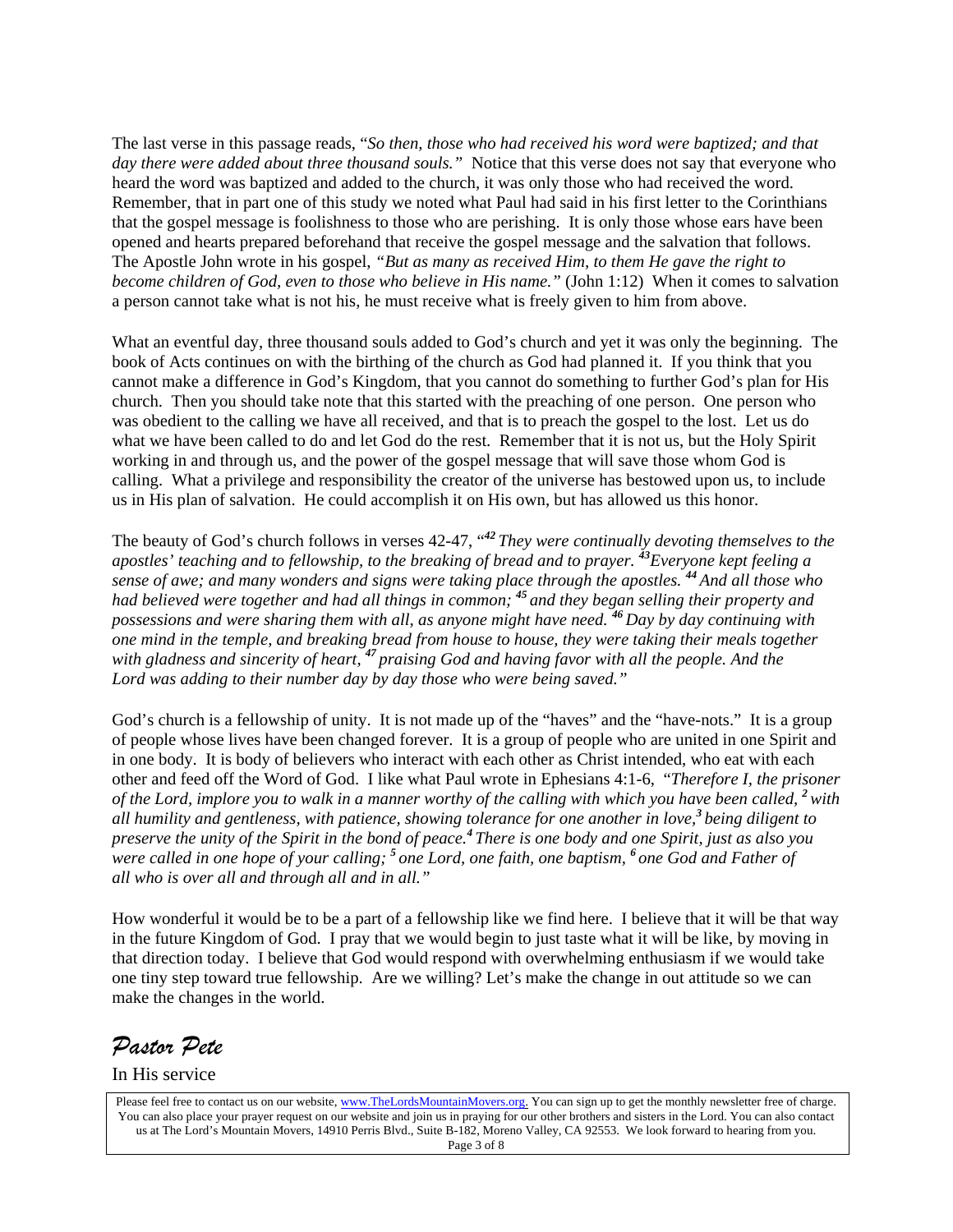## A Testimony (by George B.)

For 53 years I rejected a relationship and a belief in God & Jesus Christ. On November 23, 2006, I fell to my knees, and in great pain and despair, asked God to help me and my family. Why did I reach out to God as a non-believer? We as humans have an internal drive to seek out our purpose. To discover why we are here, to try to understand the world we live in, our past history and striving for understanding on what our destiny or future may be.

I thought my God-believing friends must be weak minded to have faith in an unseen God and that they were being manipulated mentally by mass hypnosis or just following the crowd. I didn't get it.

In the summer of 2007, while watching a TV evangelist show with my wife. I started to understand. It's not a question of intelligence; it's a question of faith. I know many intelligent people who have faith and believe in God. Why do they believe? What do they see that I didn't? I know by watching them they are not weak; they live fulfilled lives, seem happy, are well adjusted and do what I do mostly. What am I missing? If it is only faith, why can't I find it?

How is it that we can have faith in some things unseen like gravity and pilots and have no faith in God?

How is it possible that just by having a little faith in something that can not be seen can make us feel so at peace, so whole, so fulfilled? All I know is that faith as small as a mustard seed has changed my life for the better. The Bible states that by having faith in Jesus Christ, even a little faith that we become a new creation in Christ. The old man dies and we are renewed in spirit, not in the flesh. It is because of the unseen miracle known as the Holy Spirit described in the Bible; yielding not to our own selfish wants and desires but to humble ourselves to the teaching of Jesus Christ as the Bible teaches.

Faith is a search of understanding. This search is often done with other people as a community; it shows us harmony, intelligence and order in what we call nature. Our intelligence & curiosity about the world drives our lifelong quest to search for the meaning of our existence. So philosophically, I believe that when we really look at our world, and how everything works in harmony, soil, water, plants, everything is interconnected. We can agree that there must have been some intelligent design for all we see, all we are in the universe and I call that intelligent designer, God.

Faith is evidence not seen. God never wants to take anything away from us. He gives us freedom, peace, love, grace, mercy everything for our good. Our wrong choices destroy us our right choices set us free.

It's not about religion, laws or rules to follow. It's about a relationship with Jesus Christ. God wants to make a difference in your life so that you can make a difference in the lives of others. The greatest freedom we can ever have is the freedom of faith in Jesus Christ.

It is written in the Bible; Just Believe and have faith. Go with God and He will go with you. Your response to God will determine where your life will go. It is your will, which way you choose to turn.

The love of Jesus is free, it's powerful, and it's pure. If people in your life have let you down; I invite you to join someone who will never let you down, Jesus Christ. I thank my God and His Son, Jesus Christ my Lord and Savior, everyday for all the blessings in my life and for the forgiveness, grace and mercy that they have shown me.

**My Prayer for us all**….Only you oh Lord can lift up my soul, only you my God can heal my troubled heart. Come and take away my shame, show me all Your ways for your goodness sake, lead me to Your ways. Turn yourself to Him. He will dwell in you, ask Him to forgive, let Him live in you. God has a hope and a future for you all. In Jesus' name, AMEN.

Please feel free to contact us on our website, www.TheLordsMountainMovers.org. You can sign up to get the monthly newsletter free of charge. You can also place your prayer request on our website and join us in praying for our other brothers and sisters in the Lord. You can also contact us at The Lord's Mountain Movers, 14910 Perris Blvd., Suite B-182, Moreno Valley, CA 92553. We look forward to hearing from you. Page 4 of 8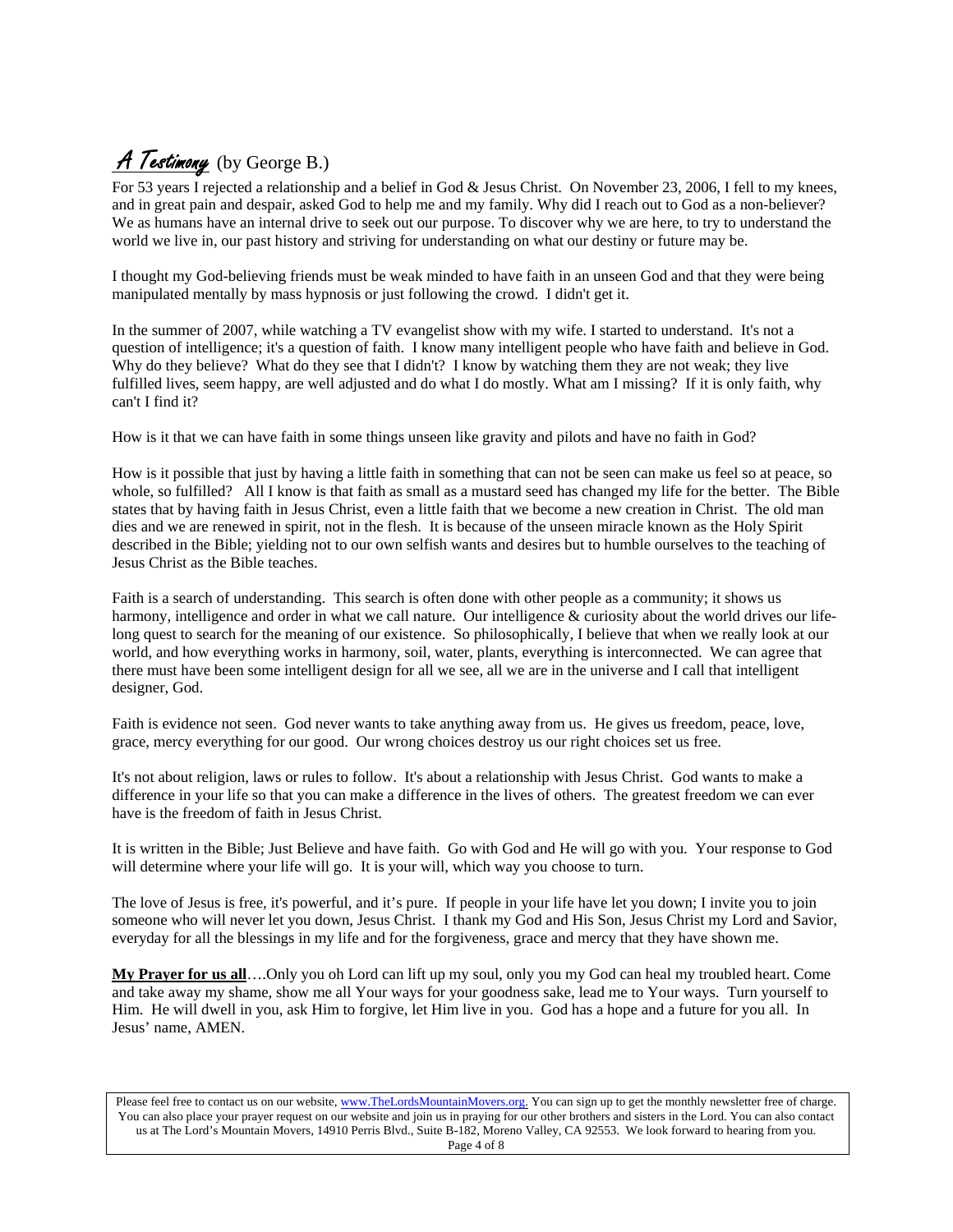

## **Calvary Church, Santa Ana**

Kathy ..................Please pray for my sister Patty that she will receive salvation.

Bobby C..............Needs prayer for his addiction issues. He has been missing for over two weeks. ANSWERED – BOBBY HAS BEEN FOUND AND IS RECEIVING HELP.

David & Jeannie M.

Missionaries to KenyaPray for Jeannie's mom who is in hospital with heart problems.

Andy H ...............Health is deteriorating fast and the doctors don't know what is wrong yet.

Tim L..................Pray for God's will and intervention to remove cancer. He is losing weight rapidly from chemo.

Chet ....................Has throat cancer and will be undergoing treatments. Wants to return to the church choir.

Ralph ..................Recovering from a coma.

Pat M ..................Had serious back surgery and is doing great back at church. (Praise report)

Chip C.................Needs prayer for a back injury, will be seeing a doctor soon.

#### **Liberty Church, Moreno Valley**

Church. ...............Please take a moment to pray for Liberty Deacon Brown as he had pancreas surgery January 29. Please pray that Sam will have a full recovery. Thank you for your prayers.

Youth Group.......Pray that the youth group, going to Canada, will be successful in their missionary journey. They will be ministering the gospel to people their own age.

ANSWERED – THEY WERE NOT ONLY A BLESSING TO MANY PEOPLE, BUT THEY GREW IN THEIR OWN RELATIONSHIP WITH GOD DURING THE TRIP.

- Lee P.......................Pray for his health issues and God's strength through them.
- Baby Mary..........She is just about six months old, has severe heart problems and needs a transplant.
- Margret ...............Wonderful 80+ yr. young lady. She took a bad fall and is still recovering. She misses church.
- The Church .........Pray that God would meet their financial needs in the coming year.
- Roger & Bill .......That God would use them to have a positive influence with the city water board.
- Harold B .............Needs prayer for his recovery from a broken hip.

Manny.................His family is dealing with some illness issues and needs your prayers.

Sam B. ................Needs prayer for his health problems.

Please feel free to contact us on our website, www.TheLordsMountainMovers.org. You can sign up to get the monthly newsletter free of charge. You can also place your prayer request on our website and join us in praying for our other brothers and sisters in the Lord. You can also contact us at The Lord's Mountain Movers, 14910 Perris Blvd., Suite B-182, Moreno Valley, CA 92553. We look forward to hearing from you. Page 5 of 8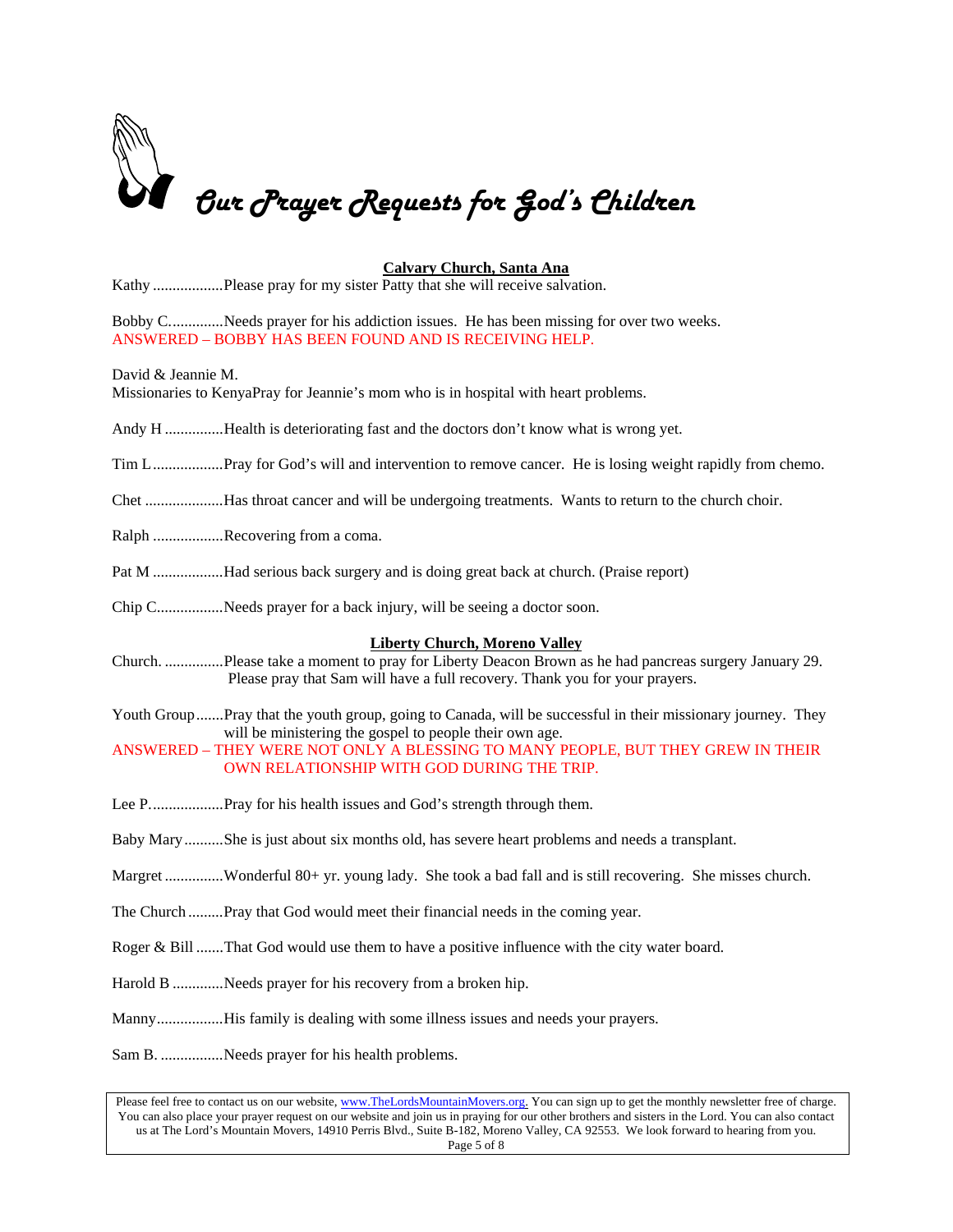### **Harvest Valley Church, Santa Ynez**

Congregation ......Pray that God will continue to bless and provide for their needs as they have reached out to so many. They are a real small church that has sent in thousands of life changing Bibles to men in prison. (I personally experienced God working through these gifts.)

### **California**

- Joann...................Sister of Robert has stage one cancer and needs your prayer.
- David D ..............Pray for a car, their family car was repossessed just a few days ago. Pray that God would help him be the husband and father that he couldn't be for the last 15 years.

Victor A..............Prayer for hepatitis, and other health issues coming from just being old.

Faye A. ...............Prayer for her health issues. That God would bless and guide her in her ministry work.

Rodney (?) ..........Needs prayer. He is being sucked into discouragement and despair. ANSWERED – RODNEY IS BEING ENCOURAGE AND MENTORED AND IS DOING MUCH BETTER.

Mary S ................Pray that God would continue to give her a sound and clear mind. That He would bless her and her ministry.

Carlos R..............He lost his job and possibly will be homeless soon. Allowing depression to enter in. Please pray for him.

PARTIALLY ANSWERED – CARLOS MADE SOME CHANGES SO HE DOESN'T NEED TO WORRY ABOUT BEING HOMELESS ANYMORE.

- John B.................Needs prayer for favor with the court system and be vindicated for wrongful conviction.
- Steve L................Praying for wisdom and guidance in fulfilling the ministry God has given him.
- Eddie S. ..............Continued reconciliation with family members.
- Joanne R. ............Pray that God would bless her for her many gifts, prayers, and love for those in need.
- Daniel V..............Reliable vehicle. To be reunited with his daughter. Praying for employment and a better place to live. He also needs prayer for some legal issues he is facing.

ANSWERED – COMMUNICATION WITH DAUGHTER HAS BEGUN THROUGH SISTER.

Gary G…………That he reaches out to God and hangs on. Praying for his prayer circle idea. ANSWERED – PRAYER CIRCLE UP AND RUNNING THROUGH THE WEBSITE. GARY IS GROWING IN LEAPS AND BOUNDS IN HIS RELATIONSHIP WITH GOD.

Pete C .................Praying to find work. Reunification of his family. Healing of oldest son's addiction issues. Needs stable vehicle for transportation. PARTIALLY ANSWERED – DAUGHTER IS TEXTING AND CALLING HIM PARTIALLY ANSWERED – SON IS SOBER AND GETTING HELP PARTIALLY ANSWERED – HE IS WORKING PART TIME. ANSWERED – AFTER MANY WEEKS, GOD HELPED PETE FIND A VEHICLE.

Daniel R..............That his boss would be saved by faith in Jesus and the business would flourish. Praying for a home church to fellowship in. Salvation of his Dad and brothers. Have more patience with the lost who curse God and Jesus.

Please feel free to contact us on our website, www.TheLordsMountainMovers.org. You can sign up to get the monthly newsletter free of charge. You can also place your prayer request on our website and join us in praying for our other brothers and sisters in the Lord. You can also contact us at The Lord's Mountain Movers, 14910 Perris Blvd., Suite B-182, Moreno Valley, CA 92553. We look forward to hearing from you. Page 6 of 8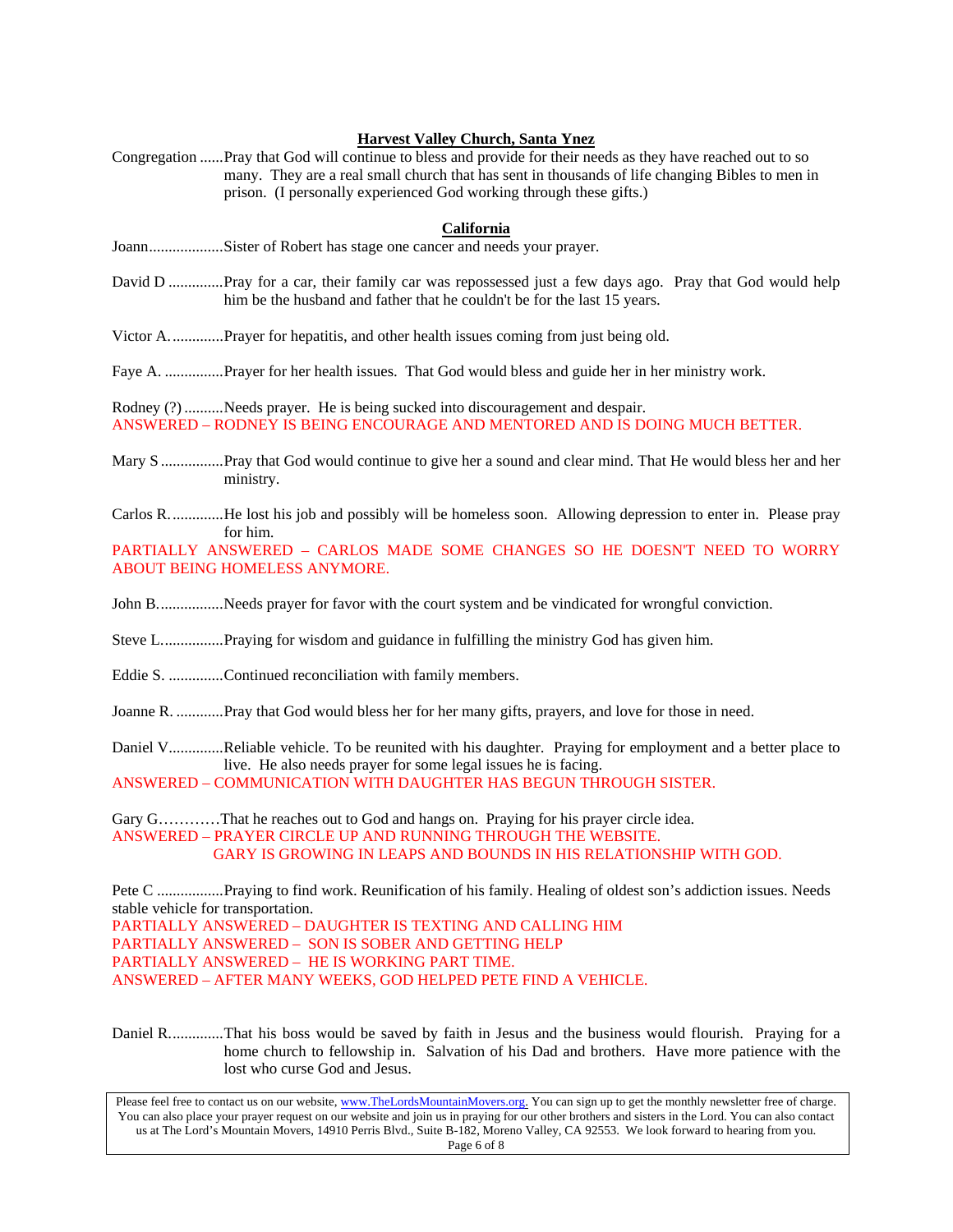Larry H ...............Praying for healing for his continuing health issues. PARTIALLY ANSWERED – COLONOSCOPY SHOWED NO CANCER

Randy C..............Praying he can find a job. Get a transfer so he can live with his Mom. PARTIALLY ANSWERED – HE NOW LIVING WITH HIS MOM. PARTIALLY ANSWERED – WORKING PART-TIME THROUGH LABOR READY.

- George B.............Pray for reunification of family, and that he would maintain a healthy relationship with God. Please pray for my children to open their hearts (Michael, Christina and Jason). Request prayer for God's wisdom in the purchase of real estate property.
- Tom C.................That God would bless him with a more fruitful job so he could be a blessing to others.

#### **Florida**

Scott F.................Pray for resolution to his health issues and the safety of his children who are serving in the armed forces.

### **Minnesota**

TJ & Julie W.......Pray for God's wisdom in conducting the marriage classes. TJ's surgery on his wrist. ANSWERED – SURGERY WAS SUCCESSFUL, HEALING WELL.

### **North Carolina**

David ..................(Daniel R's. 14 yr. old cousin) – That God would help him make it through his cancer treatments. The leukemia has come back and he has just started another round of chemo. Pray for his body to withstand current treatment and a bone marrow match when the time comes.

#### **Wisconsin**

Jean P..................Praying that God would make her family whole and at peace.

#### **Guatemala**.

Benjamin A.........Praying to get Spanish Bibles for prisoners in Guatemala. Moved into a new area to plant a Church. Pray that God would give the increase and provide their needs. Still needs Bibles!

### **Kenya**

Larry S................Missionary to Kenya, is having health issues and needs prayers for strength and healing.

#### **Ministries**

The Lord's Mountain

Movers ...............Praying for funding of: postage, printing, office supplies, and we are trying to get funding to file our 501(C)(3) corporate paperwork.

Acts

Foundation..........Praying for continued support for their prison ministry.

Lost and Found

By Jesus .............Pray that the issues with the city & county would come to a mutual agreement. That the Lord would bless and increase their ministry. Pray for God to meet their financial needs this coming year. Seeking God's direction for an additional home.

ANSWERED – THE COUNTY AND CITY HAVE LET GO OF THE ISSUES THEY HAD.

Saving Grace

Homes.................God is bringing opportunities for expansion. Pray for His wisdom and discernment in every decision they face. Pray for their patience in God's timing.

Please feel free to contact us on our website, www.TheLordsMountainMovers.org. You can sign up to get the monthly newsletter free of charge. You can also place your prayer request on our website and join us in praying for our other brothers and sisters in the Lord. You can also contact us at The Lord's Mountain Movers, 14910 Perris Blvd., Suite B-182, Moreno Valley, CA 92553. We look forward to hearing from you. Page 7 of 8